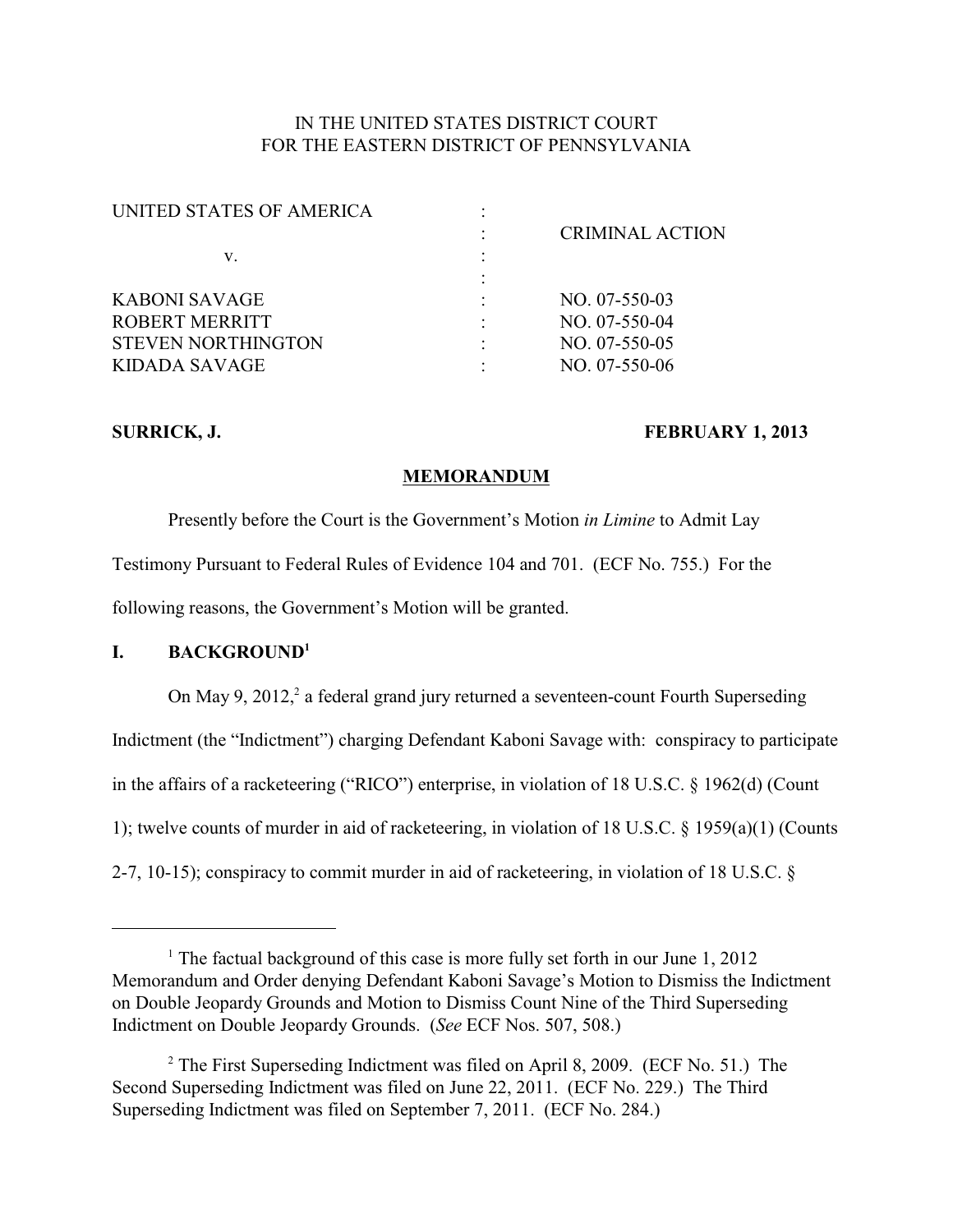1959(a)(5) (Count 9); retaliating against a witness, in violation of 18 U.S.C. § 1513(a) (Count 16); and using fire to commit a felony, in violation of 18 U.S.C. § 844(h)(1) (Count 17). (Fourth Superseding Indictment, ECF No.  $480.$ <sup>3</sup> Savage was charged along with three co-defendants, Steven Northington, Robert Merritt, and his sister, Kidada Savage. Defendant Lamont Lewis was also charged in the First Superseding Indictment. The charges against Lewis were disposed of by guilty plea on April 21, 2011. On March 14, 2011, the Government filed a notice of intent to seek the death penalty against Savage, Merritt and Northington. (ECF Nos. 196, 197, 198.)

On November 26, 2012, the Government filed a Motion *in Limine* to Admit Lay Testimony Pursuant to Federal Rules of Evidence 104 and 701. (Gov't's Mot., ECF No. 755.) Merritt filed a Response on December 5, 2012. (Merritt's Resp., ECF No. 783.) On December 26, 2012, Kidada Savage filed an Objection to the Government's Motion. (Kidada's Resp., ECF No. 858.) The Government has filed a reply. (Gov't's Reply., ECF No. 917.)

The Government asks the Court to permit the Government to elicit the lay opinion and perceptions of FBI Special Agent Kevin Lewis with regard to his understanding of coded conversations between Defendants captured on recordings and to provide context and clarification where the subject matter of those conversations is ambiguous. (Gov't's Mot. 1-3.) Merritt does not object to Special Agent Lewis testifying with regard to the meaning of certain coded terms used by individuals involved in the sale of drugs, but seeks to prohibit testimony about terms purportedly identifying certain individuals and about his understanding of generic terms in the recordings. (Merritt's Resp. 2.) Kidada Savage asks the Court to deny the

<sup>&</sup>lt;sup>3</sup> Count 8 of the Fourth Superseding Indictment was dismissed by agreement of the parties. (ECF No. 855.)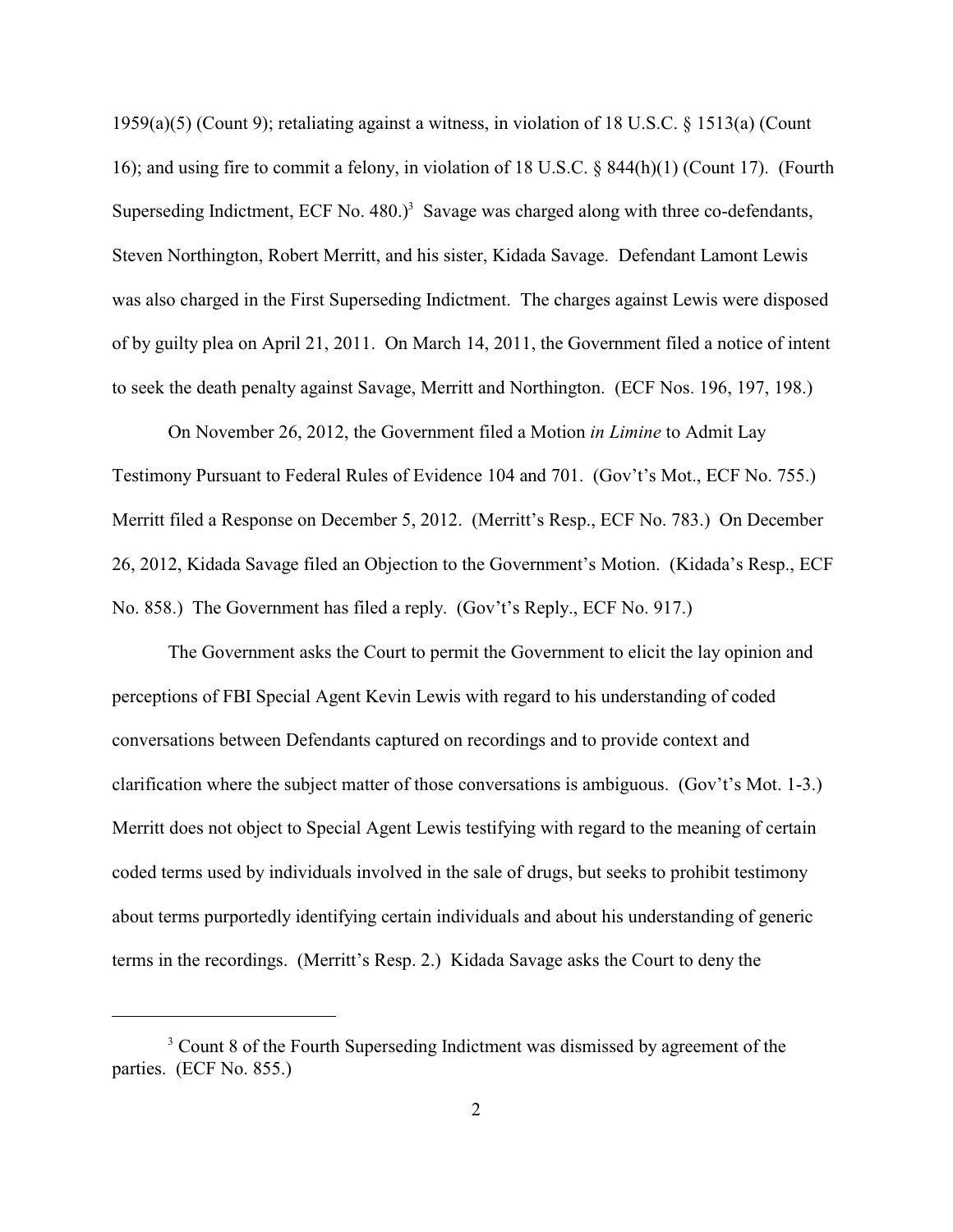Government's Motion *in Limine* and objects to Special Agent Lewis being permitted to provide expert testimony about taped conversations while being characterized as a lay person. (Kidada's Resp. 5.)

## **II. DISCUSSION**

#### **A. Admission of Testimony Pursuant to Federal Rule of Evidence 701**

Federal Rule of Evidence 104 provides: "[t]he court must decide any preliminary questions about whether a witness is qualified, a privilege exists, or evidence is admissible. In so deciding, the court is not bound by evidence rules, except those on privilege." Fed. R. Evid. 104(a). Under Federal Rule of Evidence 701, a lay witness may provide opinion testimony if it is "(a) rationally based on the witness's perception, (b) helpful to clearly understanding the witness's testimony or to determine a fact in issue; and (c) not based on scientific, technical, or other specialized knowledge within the scope of Rule 702." Fed. R. Evid. 701; *see also United States v. Polishan*, 336 F.3d 234, 242 (3d Cir. 2003). In 2000, subsection (c) was added to Rule 701 "to eliminate the risk that the reliability requirements set forth in Rule 702 will be evaded through the simple expedient of proffering an expert in lay witness clothing." Fed. R. Evid. 701 advisory committee notes to the 2000 Amendment.<sup>4</sup>

Courts may permit lay witnesses to testify with regard to their understanding of "codelike" conversations if it will assist the fact-finder to understand the testimony of the witness on the stand. *See United States v. O'Grady*, 280 F. App'x 124, 130 (3d Cir. 2008) (citing *United States v. De Peri*, 778 F.2d 963, 977-78 (3d Cir. 1985)). Furthermore, "where conversations are only clear to the speaker and his intended audience, lay opinion testimony stating the witness'

<sup>&</sup>lt;sup>4</sup> Federal Rule of Evidence 702 governs testimony by an expert witness.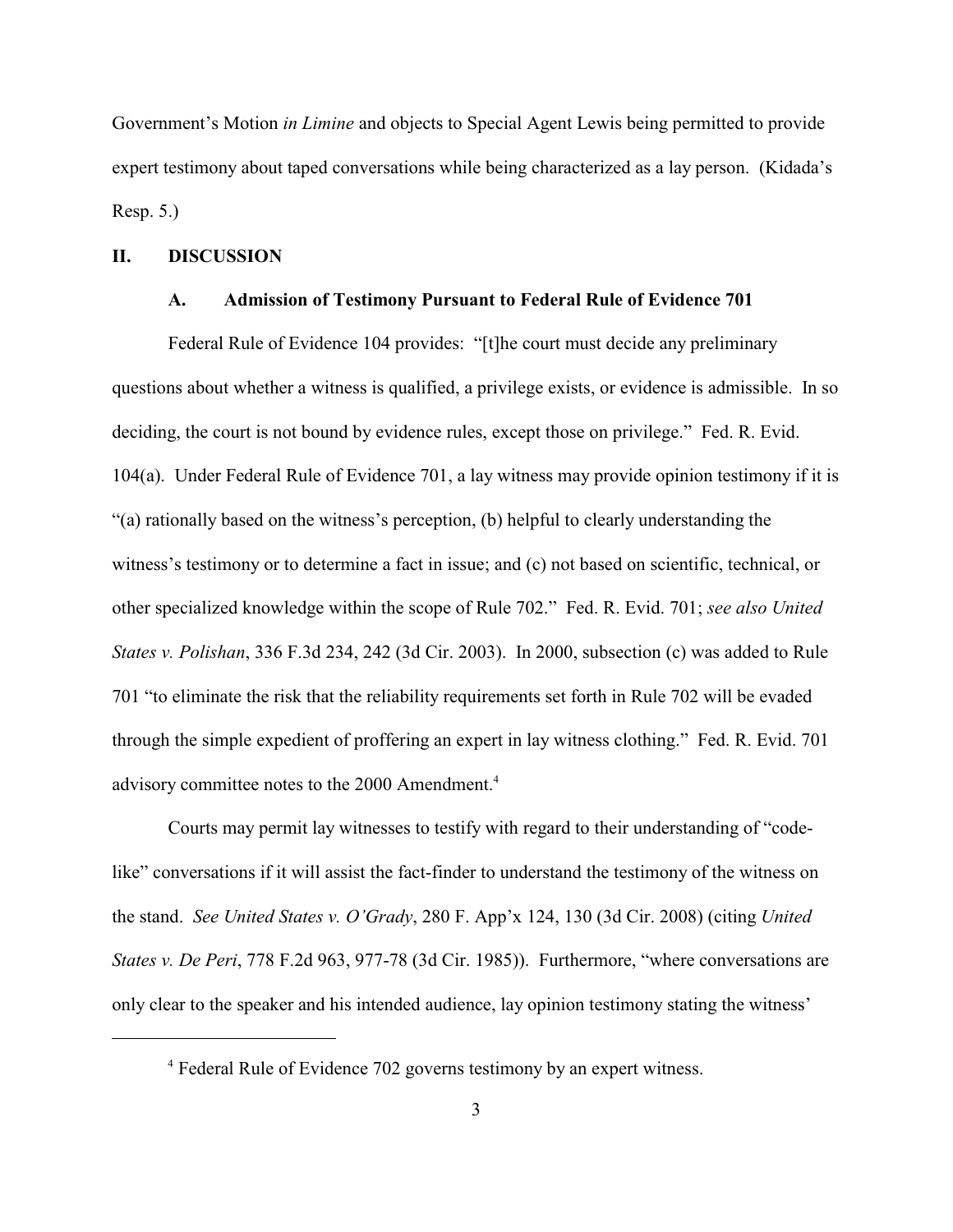understanding of the testimony may be admitted pursuant to Rule 701." *United States v. Kruckel*, No. 92-611, 1994 WL 774645, at \*21 (D.N.J. May 5, 1994).

### *1. Rule 701(a)*

Under Rule 701(a), a lay witness may only offer opinions "rationally based on [his or her] perception." Fed. R. Evid. 701(a). "[T]his foundational requirement goes to the admissibility of evidence, not merely its weight, because a 'witness may not testify to a matter unless evidence is introduced sufficient to support a finding that the witness has personal knowledge of the matter.'" *United States v. Garcia*, 291 F.3d 127, 140 (2d Cir. 2002) (quoting Fed. R. Evid. 701 advisory committee notes on the 1972 proposed rules).

Lay opinion testimony based on a witness' own perceptions is permissible where the witness was a participant in the recorded conversation. *See, e.g.*, *United States v. Estrada*, 39 F.3d 772, 773 (7th Cir. 1994) (permitting confidential informant's testimony as a participant in the conversation with the defendant); *United States v. Simas*, 937 F.2d 459, 464 (9th Cir. 1991) (permitting FBI agent to testify about his conversations with defendant, which were vague and partially incomprehensible); *De Peri*, 778 F.2d at 977-78 ("To the uninitiated listener, [defendant] speaks as if he were using code. [The witness'] opinions are based upon his direct perception of the event, are not speculative, and are helpful to the determination of [defendant's] involvement in the protection scheme . . . ."); *United States v. Georgiou*, 742 F. Supp. 2d 613, 631 (E.D. Pa. 2010).

Even where a lay witness was not a participant in the conversation, he may provide interpretive testimony clarifying unclear, coded, or ambiguous portions of a recording. *See United States v. Jayyousi*, 657 F.3d 1085, 1102 (11th Cir. 2011) ("We have never held that a lay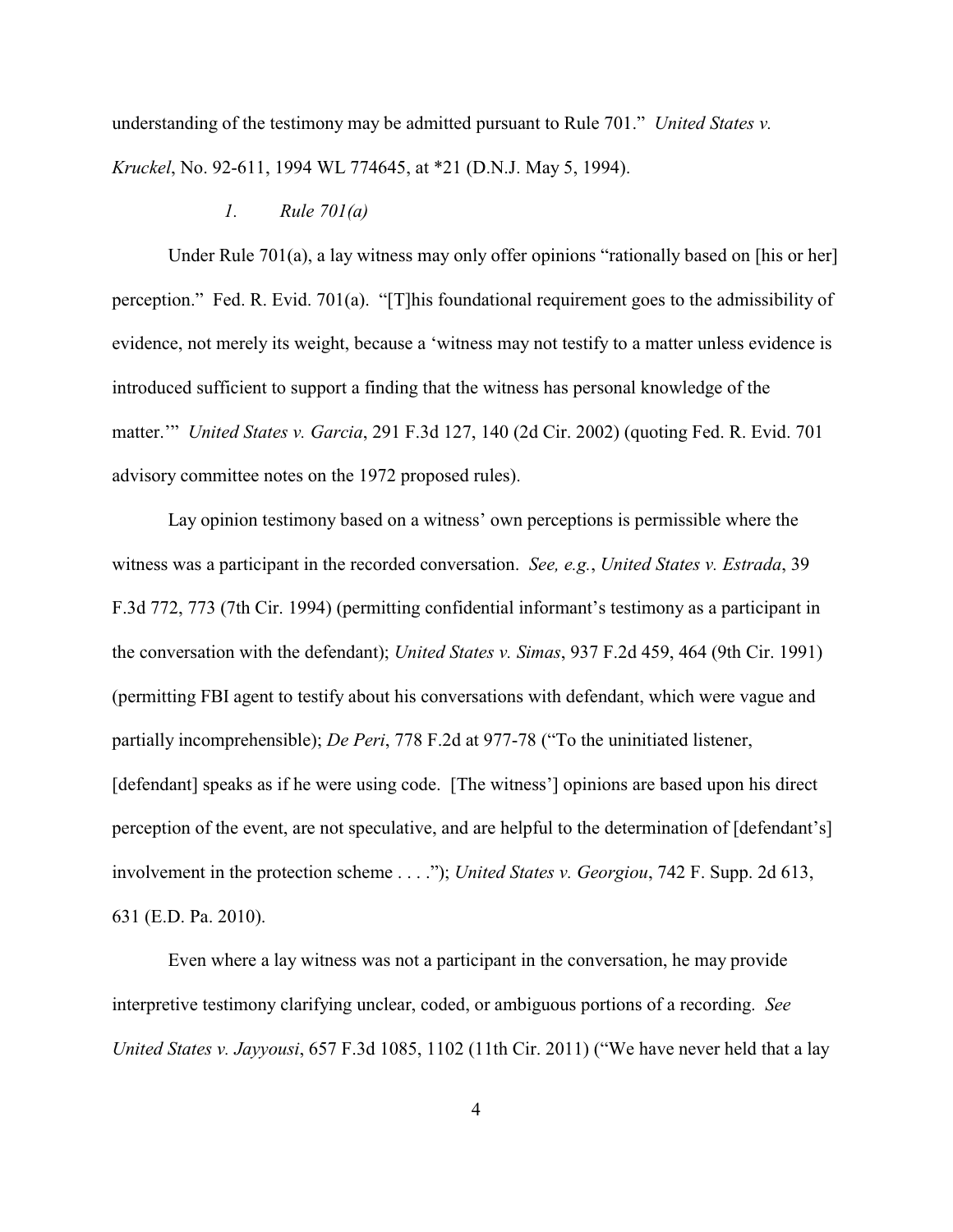witness must be a participant or observer of a conversation to provide testimony about the meaning of coded language used in the conversation. We have allowed a lay witness to base his opinion testimony on his examination of documents even when the witness was not involved in the activity about which he testified."); *United States v. Rollins*, 544 F.3d 820, 830-33 (7th Cir. 2008) (finding no error where district court permitted an FBI agent to testify about his impressions of recordings as testimony was rationally based on, *inter alia*, his extensive experience in the investigation, his review of every intercepted conversation, and his ability to confirm his interpretation based on surveillance and interviews of witnesses); *United States v. Peoples*, 250 F.3d 630, 641 (8th Cir. 2001) ("When a law enforcement officer is not qualified as an expert by the court, her testimony is admissible as lay opinion only when the law enforcement officer is a participant in the conversation, has personal knowledge of the facts being related in the conversation, or observed the conversations as they occurred."); *United States v. Saulter*, 60 F.3d 270, 276 (7th Cir. 1995) (finding no abuse of discretion where district court permitted cooperating witness to testify about recorded conversation in which he did not participate as witness "had knowledge of the terms being used . . . [and] personal knowledge of [defendant's] behavior and speech"); *United States v. Flores*, 63 F.3d 1342, 1359 (5th Cir. 1995) (finding no error where district court permitted co-conspirators to provide interpretation of recorded conversation as the co-conspirators were familiar with the events being discussed and the conversations were disguised with coded terms and vague references such that the witnesses' testimony "was helpful, if not essential, to the jury's understanding of this evidence"); *United States v. Garcia*, 994 F.2d 1499, 1507 (10th Cir. 1993) (finding district court did not abuse its "broad discretion" in permitting an FBI language specialist to testify to his understanding of the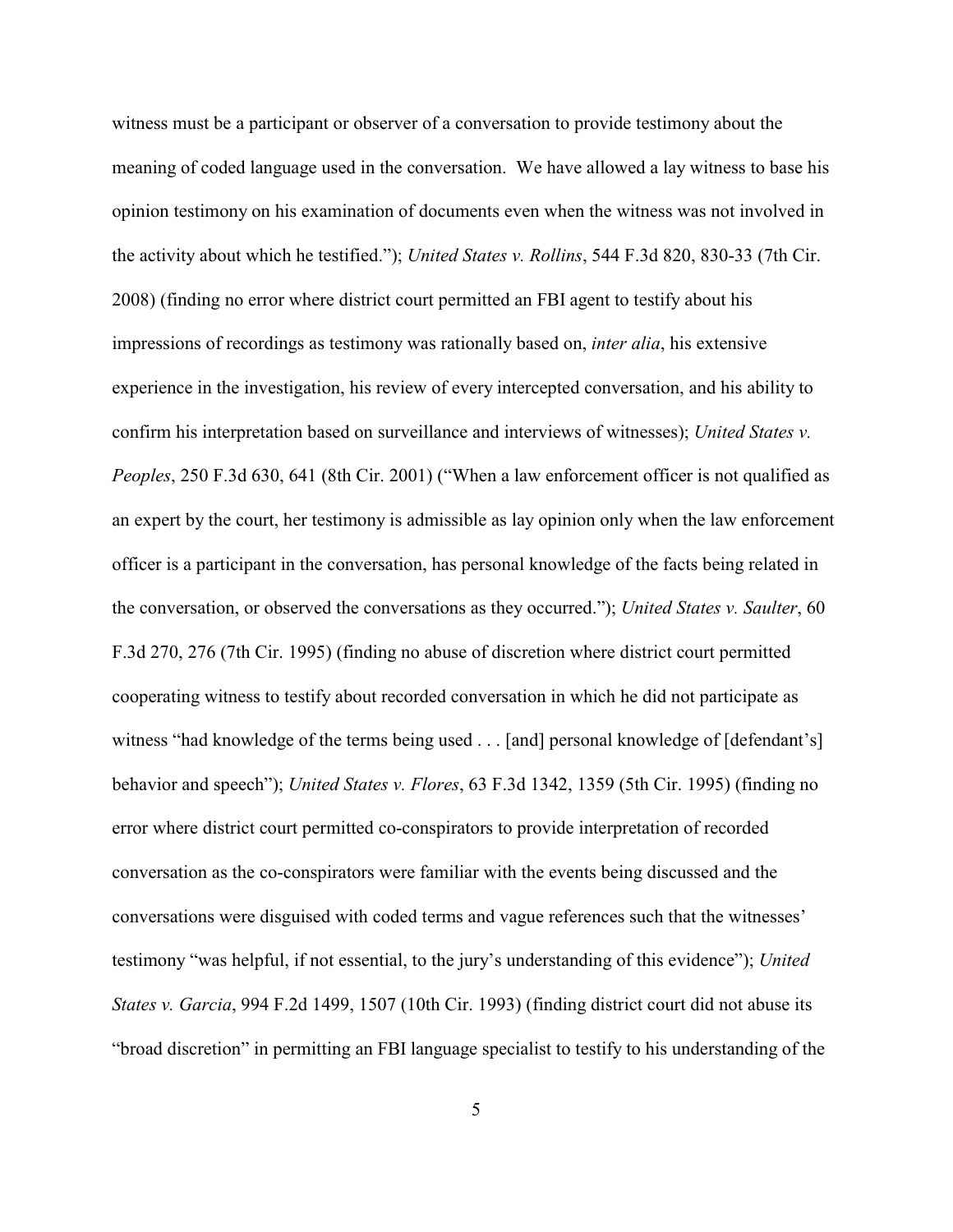term "your old man" and other coded terms based on his experience within the case having listened to the conversations between the co-conspirators).

Here, the Government maintains that Special Agent Lewis's lay opinion testimony will be based upon his perception as the case agent and lead investigator in this case. (Gov't's Mot. 4.) On June 11, 2012, the parties presented evidence and argument with regard to a number of pretrial motions. (Min. Entry, ECF No. 516.) During that hearing, Special Agent Lewis testified about his thirteen years of experience as the case agent investigating the Kaboni Savage Organization ("KSO"). (June 11, 2012 Hr'g Tr. 10 (on file with Court).) Special Agent Lewis prepared the affidavits for all seven of the Title III wiretaps in the investigation. (*Id.* at 11, 17.) Throughout his involvement in the investigation, Special Agent Lewis met with numerous individuals involved in or knowledgeable about the KSO and its members, including twenty-four confidential informants and confidential witnesses (*id.* at 40-41, 59), Eugene Coleman (*id.* at 36, 62), Kareem Bluntly (*id.* at 52-53, 60), Craig Oliver, (*id.* at 113), and Kaboni Savage (*id.* at 56- 57), participated in controlled buys of drugs (*id.* at 64), and conducted physical surveillance of a number of locations (*id.* at 64). In addition, Special Agent Lewis participated in a special group within the FBI that targeted violent drug dealers in drug areas such as those used by the KSO. (*Id.* at 48.) Detective Thomas Zielinski, Special Agent Lewis's partner, was on the task force as part of a detail from the Philadelphia District Attorney's Office. (*Id.* at 48-49.)

At the *Starks* hearing, Special Agent Kevin Lewis testified with regard to the audio recordings and transcripts generated by the Government. He described the different types of recordings the Government obtained during the investigation of the KSO, including: (1) "prison calls" or telephone calls made by inmates in the FDC in Philadelphia and the United States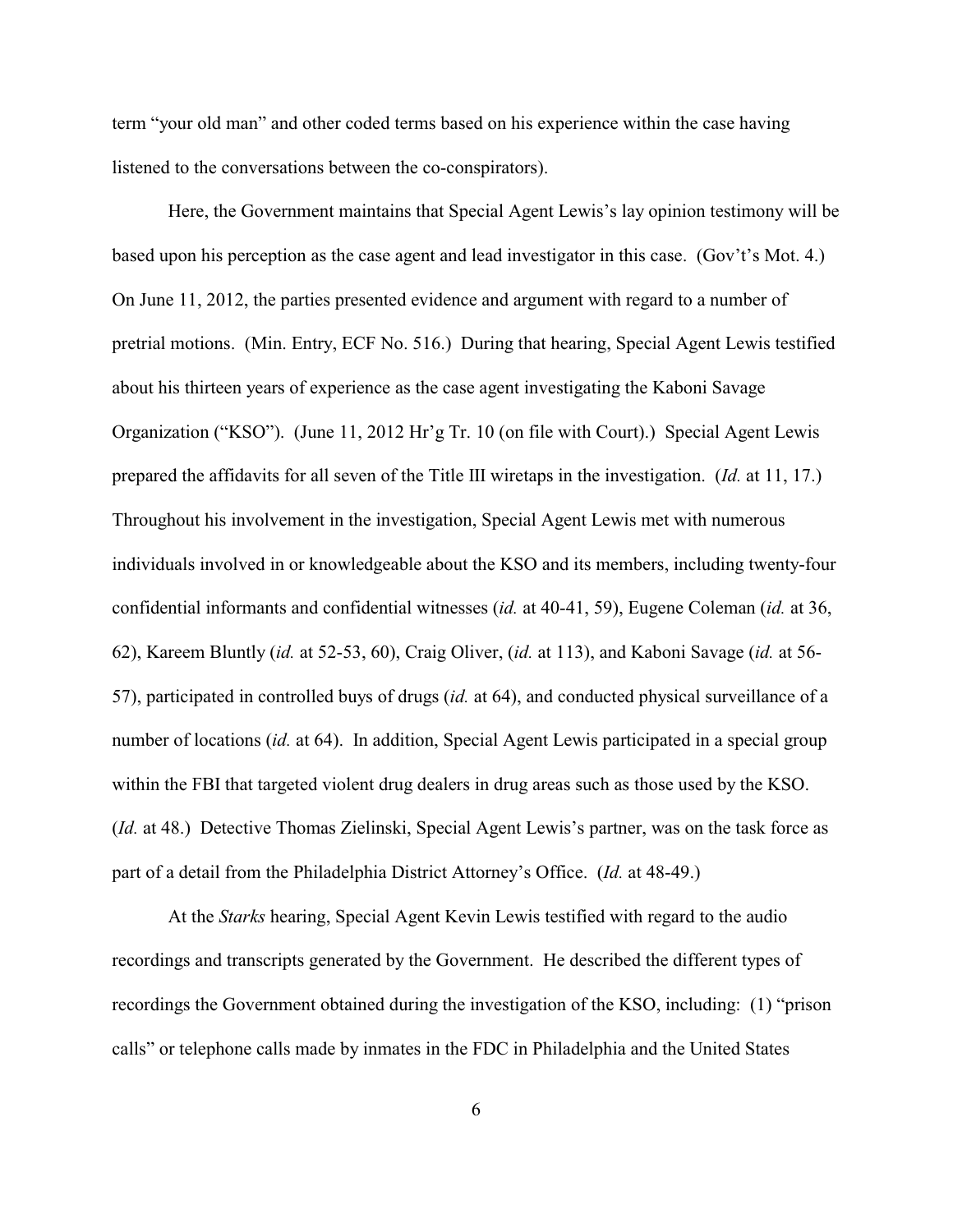Penitentiary ("USP") in Atlanta; (2) "body wires" or phone recordings involving confidential witnesses; (3) "consensual body wires" or recordings made in person with a witness using a concealed recorder; and (4) the wiretaps or "bugs" of the visiting room and visiting booths at the FDC, Kaboni Savage's prison cell, the Special Housing Unit ("SHU"), and the cellular telephones of Kaboni Savage, Kidada Savage, Gerald Thomas, and Wendell Mason. (Oct. 22, 2012 Hr'g Tr. 6-22 (on file with Court).)

Special Agent Lewis testified that he later listened to recordings of conversations he had live monitored. (*Id.* at 10, 25.) In live monitoring conversations and listening to recordings obtained thereafter, Special Agent Lewis was able to identify Defendants' and other participants' voices based on personal interactions with them and from hearing them on the wiretaps. (*Id.* at 12, 42.) Special Agent Lewis and his partner prepared the transcripts and later compared them to the recordings after dozens of listens to ensure that they were fair and accurate representations of the conversations. (*Id.* at 12-14, 31, 33, 35-36, 39.) These same procedures were followed for each of the different types of recordings the Government intends to admit during trial, including prison calls involving Kaboni Savage, the January 5, 2005 cell block wiretaps, and the wiretap recordings from the cellular phone taps. (*Id.* at 14, 39-42, 49-50.) In addition, Special Agent Lewis testified that he was familiar with Robert Merritt's voice from approximately ten conversations with him. (Oct. 22 Hr'g Tr. 12). After Merritt was arrested on January 5, 2005, Special Agent Lewis personally spoke with him about cooperating in their investigation. (*Id.* at 86-87, 114.) Upon listening to the January 5, 2005 recordings, Special Agent Lewis recognized Merritt's voice. (*Id.* at 66-67.)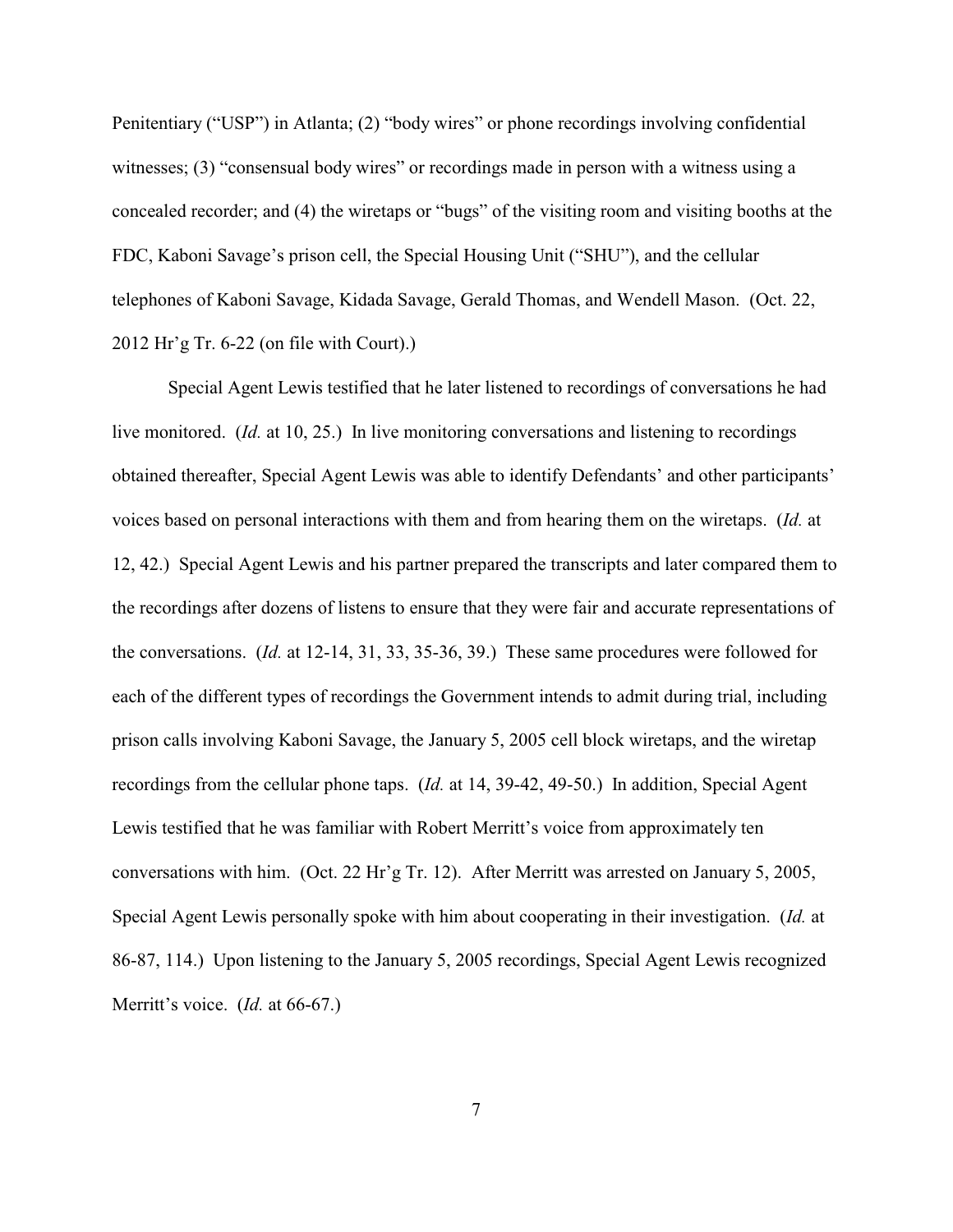Kidada Savage argues that Special Agent Lewis's testimony identifying certain individuals will be based upon "a hunch" or "hearsay." (Kidada's Resp.  $6.$ )<sup>5</sup> Special Agent Lewis's experience in the case, including the live-monitoring of recorded conversations, observation of drug corners and individuals, personal interactions with cooperating witnesses, confidential informants, and Defendants all support a finding that he has personal knowledge of the KSO, the individuals involved in the enterprise, and the subject matters they discussed. *See Rollins*, 544 F.3d at 831-32. Accordingly, his lay opinions about the recordings the Government intends to introduce at trial satisfy Rule 701(a). They are not based on "a hunch" or "hearsay."

# *2. Lay Testimony Helpful to Clear Understanding of Issues of Fact*

"To satisfy the helpfulness requirement, the portion of the conversation interpreted must be coded, abbreviated, or otherwise unclear. Interpretation of clear conversations is not admissible." *United States v. Primavera Oil, Inc.*, No. 88-00028, 1988 WL 92863, at \*3 (E.D. Pa. Sept. 2, 1988). Conversations are unclear where terms and phrases employ jargon or technical terms. *Georgiou*, 742 F. Supp. 2d at 630. An agent's testimony interpreting

 $<sup>5</sup>$  Kidada Savage notes an objection to the foundation for Special Agent Lewis's opinions</sup> as being testimonial hearsay evidence. (*Id.* at 6 n.1.) Lay opinion testimony based on inadmissible hearsay evidence is itself inadmissible. *See United States v. Freeman*, 498 F.3d 893, 904 (9th Cir. 2007) ("If [the detective] relied upon or conveyed hearsay evidence when testifying as a lay witness or if [he] based his lay testimony on matters not within his personal knowledge, he exceeded the bounds of properly admissible testimony.").

We note that "surreptitiously monitored conversations and statements . . . [are] not 'testimonial' for purposes of *Crawford*." *United States v. Hendricks*, 395 F.3d 173, 180-81 (3d Cir. 2005). To the extent Special Agent Lewis will rely on information he learned from livemonitoring conversations or listening to recordings in providing interpretive testimony, that foundational information would not constitute testimonial hearsay. The Government submits that they have no intention of eliciting hearsay testimony from Special Agent Lewis. (Gov't's Reply 5.)

At trial, Defendants are free to cross-examine Special Agent Lewis with regard to the bases of the foundation for his knowledge of the investigation.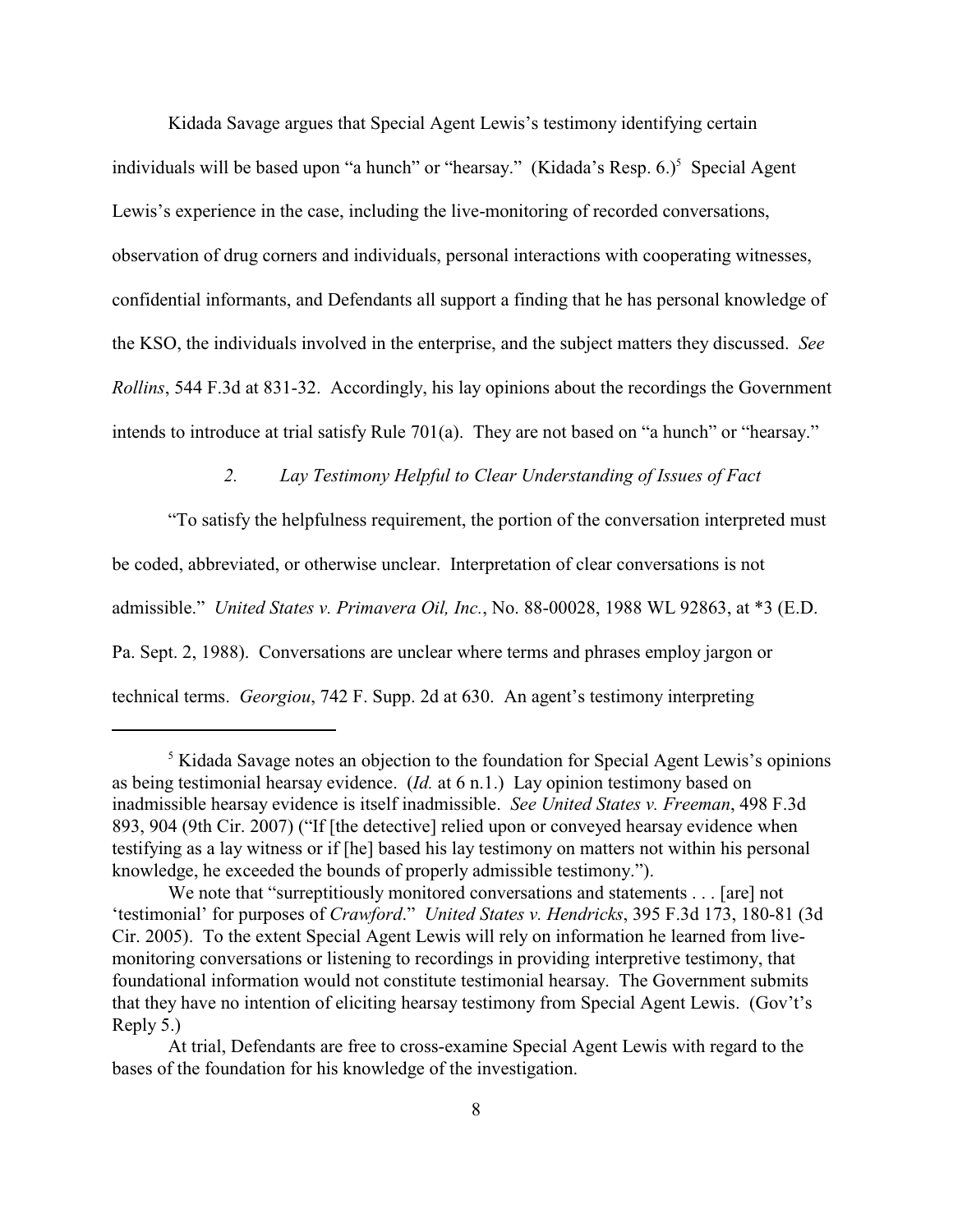"peculiarly coded conversation" is especially helpful to a jury "from the investigator who became intimately familiar with the unusual manner of communicating used by the[ ] conspirators." *Rollins*, 544 F.3d at 831; *see also United States v. El-Mezain*, 664 F.3d 467, 514 (5th Cir. 2011) ("Agents Burns and Miranda were extensively involved in the investigation of HLF, and we conclude that their testimony was either descriptive or based on their participation in, and understanding of, the events in *this* case.") (emphasis in original).

In *United States v. Dicker*, 853 F.2d 1103, 1110 (3d Cir. 1988), the Third Circuit found that the district court committed error in permitting an undercover agent to interpret portions of a transcript, as the undercover agent "simply ascribed his own, illicit meaning to straightforward, potentially legitimate statements . . . and was not helpful to a clear understanding of the testimony." In *United States v. De Peri*, the lay opinion testimony was acceptable because "the trial court vigorously policed the government's examination of [the witness] to ensure that he was not asked to interpret relatively clear statements." 778 F.2d at 978.

The clarity of the recorded conversation is a subjective determination based on the circumstances of the case and the nature of the dialogue. In *Primavera Oil*, the court permitted a witness, Ronald Musser, Jr., to testify about his interpretation of conversations with Dean and Robert Clayton. *Primavera Oil*, 1988 WL 92863, at \*3. The court found that the terms "the fellows," "we," "Jim," "all their guys," and "Liberty" "do not have a clear meaning that the jury would understand but rather have a particular meaning to the participants in the conversation." *Id.* (internal quotation marks omitted). In providing interpretive testimony, Musser, Jr. "spoke of his perception, not whom Dean Clayton meant, and this perception was based on his direct involvement in the sequence of events surrounding the conversation and was not speculative."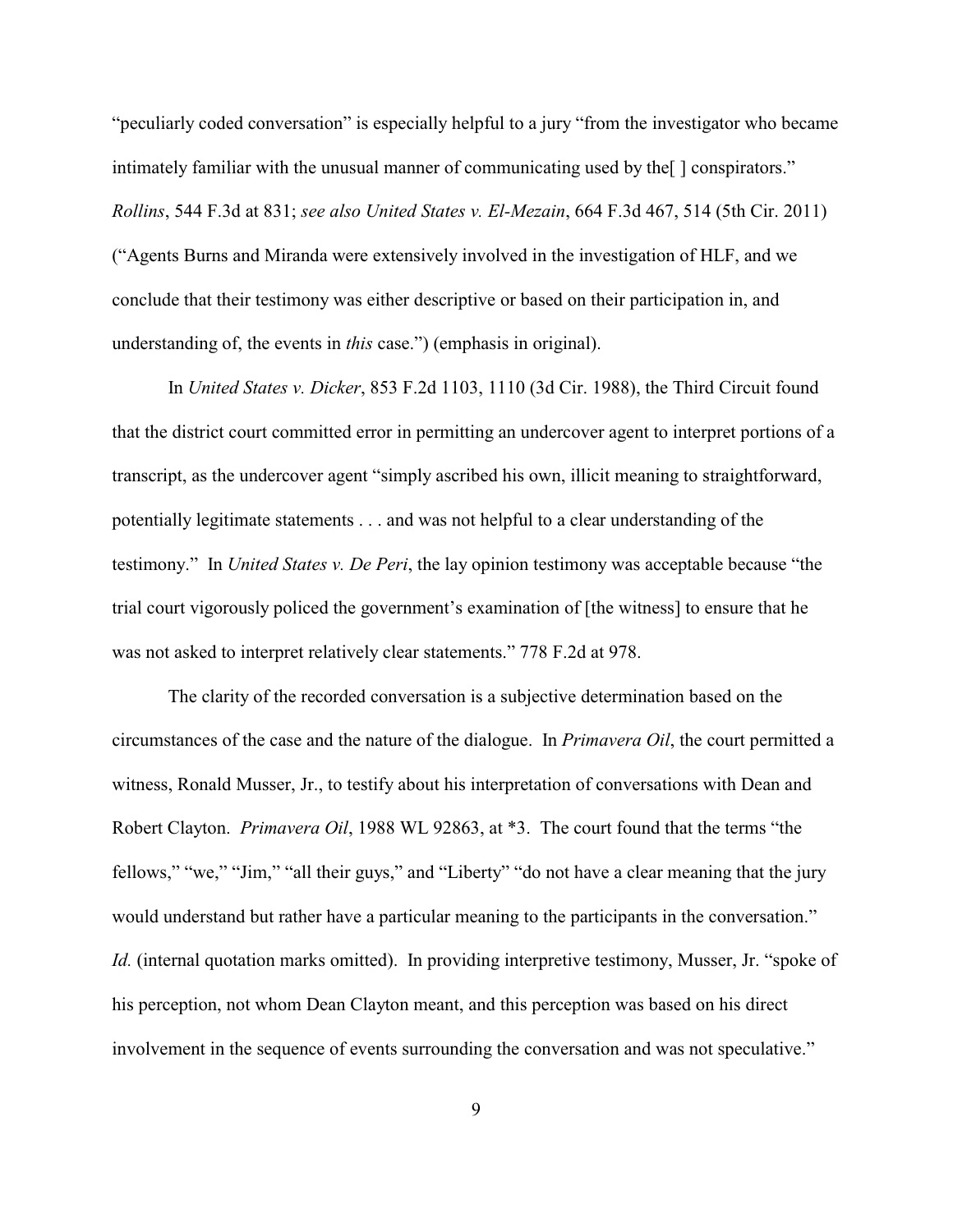*Id.* Similarly, in *United States v. Hoffecker*, the Third Circuit found that the district court did not abuse its discretion in permitting interpretive testimony where "deliberately guarded responses . . . which were not clear to the uninitiated observer were akin to 'coded words.'" 530 F.3d 137, 171 (3d Cir. 2008) (internal quotation marks omitted).

Merritt objects to Special Agent Lewis's potential testimony about identifying and generic terms. (Merritt's Resp. 2.) Specifically, Merritt identifies the terms "main man," "whatyou-call-him," and "jawn" as the type of identifying terms that "contain no 'intrinsic code'" and argues that any interpretive testimony by Special Agent Lewis would be unhelpful to the jury. (*Id.* (citing *United States v. Gibbs*, 190 F.3d 188, 212 (3d Cir. 1999)). In *Gibbs*, the Third Circuit upheld the district court's decision to permit a government agent's testimony about the meaning of coded words in specific contexts, while finding that the court abused its discretion in permitting the agent to explain the meaning of terms like "tonight's the night." *Id.* at 211-12.<sup>6</sup> "It was the function of the jury, which heard all of the relevant tape recordings, to determine what these phrases meant in the context of the surrounding sentences." *Id.* at 213.

Significantly, the *Gibbs* court specifically permitted the agent to testify about his understanding of the term "jawn," which the court acknowledged had different meanings in different contexts. *Id.* at 211. Considering the amorphous nature of the term "jawn," we conclude that Special Agent Lewis's testimony would be helpful to the jury in understandings its

<sup>&</sup>lt;sup>6</sup> Notably, the Third Circuit's decision in *Gibbs* related to the testimony of an FBI agent as an expert pursuant to Federal Rule of Evidence 702 rather than as a lay person pursuant to Federal Rule of Evidence 701. *Gibbs*, 190 F.3d at 210. As discussed *infra*, the Government's Motion *in Limine* requests that Special Agent Lewis be permitted to testify about his understanding of conversations as a lay person with intimate knowledge of the investigation, rather than as an expert retained to provide opinions based on knowledge, skill, experience, training, or education. (*See also* Gov't's Reply 5.)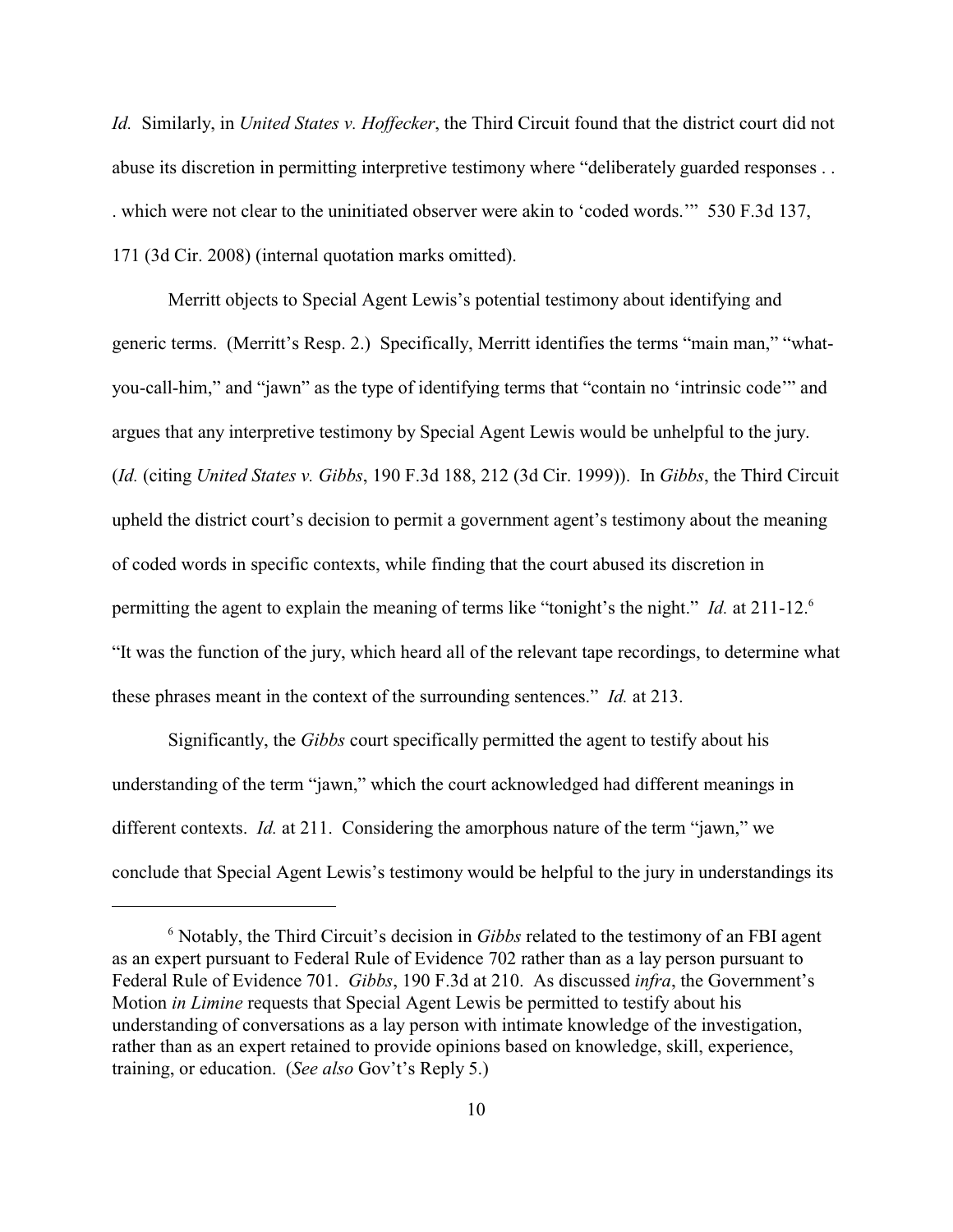meaning. With regard to interpretive testimony involving identifying terms, we agree with the court's findings in *Primavera Oil*. The terms identified by Merritt, including "main man" and "what-you-call-him" do not have an intrinsically clear meaning. In light of his constant involvement throughout the course of this investigation, which began in 1998 and lasted until 2009, Special Agent Lewis's opinion about these identifying terms will assist the jury in understanding the recordings to the extent the jury credits Special Agent Lewis's interpretation. The recordings played for the Court during the *Starks* hearing for the purposes of authentication reflected ambiguous conversations involving numerous parties employing slang, the frequent use of monikers, and intentionally unclear dialogue.<sup>7</sup>

### *3. Rule 701(c)*

 Kidada Savage argues that if permitted to testify as the Government requests, Special Agent Lewis will essentially provide expert testimony, which will permit him to "parrot the government's theory of the case." (Kidada's Resp. 3-5.) We disagree. In *Rollins*, a case involving similar case agent testimony on dozens of recordings from a narcotics investigation, the Seventh Circuit rejected a similar line of reasoning. *Rollins*, 544 F.3d at 832.

Thus, Agent McGarry's impressions testimony was not based on any specialized knowledge gained from his law enforcement training and experience in narcotics trafficking generally. Rather, his understanding of these conversations came only as a result of the particular things he perceived from monitoring intercepted calls, observing drug transactions of these conspirators, and talking with the cooperating conspirators about this drug operation as the investigation rolled into the trial preparation phase. He had become intimately familiar with each voice on the calls, particular mannerisms of the speakers and the habits of the conspirators.

The examples highlighted by the parties in their filings evince this very point. (*See* <sup>7</sup> Gov't's Mot. 8 ("The short light-skinned one, the crazy one"); Merritt's Resp. 2 ("main man," "jawn"); Kidada's Resp. 5 ("Dark skin tall one?").)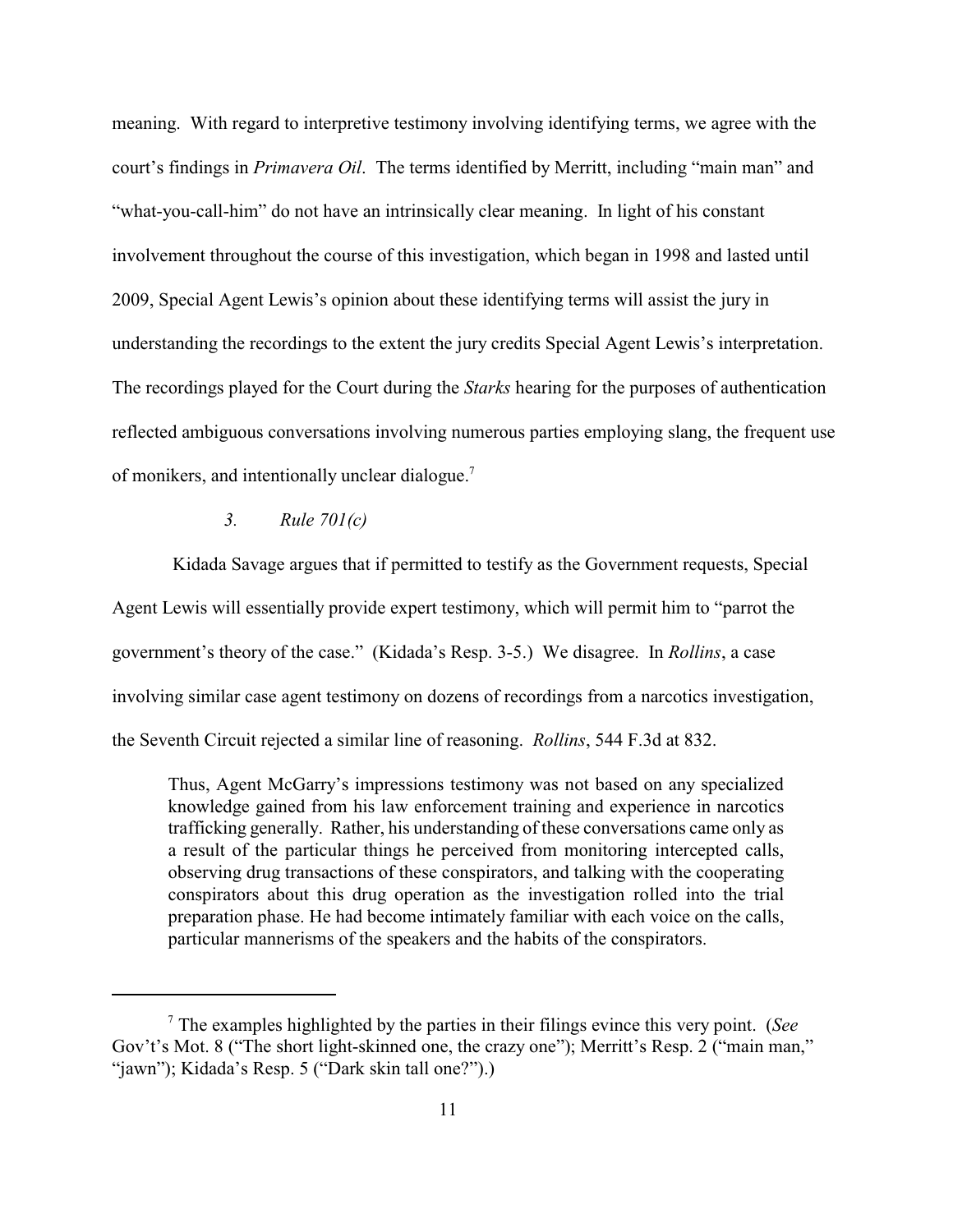*Id.*; *see also El-Mezain*, 664 F.3d at 514 (finding that officers' testimony was properly admitted under Rule 701 as it was based on experience in case investigation and not on the officers' general training and experience as law enforcement officials); *United States v. Eiland*, No. 04- 379, 2006 WL 2844921, at \*5 (D.D.C. Oct. 2, 2006) ("[A] witness may still testify as a lay opinion witness as to his interpretation of the conversation, provided the foundation for such testimony is limited to the knowledge of the facts surrounding the case at issue held by the witness, *qua* investigator.").

According to the Government, Special Agent Lewis's interpretive testimony about the context and unclear language used in the recordings to be admitted into evidence at trial will be based upon his experience as the case agent investigating the KSO rather than his experience as a law enforcement official in general. (Gov't's Mot. 4.) At trial, Defendants will be able to both cross-examine Special Agent Lewis about his opinions and their bases and to introduce witnesses who may provide alternate interpretations of the terms in dispute. The jury will then be free to credit either interpretation. While there are risks in having a case agent provide lay opinion testimony, *see Freeman*, 498 F.3d at 902-03,<sup>8</sup> such risks are mitigated by vigorous policing of the Government's questioning, *De Peri*, 778 F.2d at 978, to ensure Special Agent Lewis does not testify about clear statements or provide speculative opinions outside the realm of his rational perception. Special Agent Lewis will be permitted to testify about his impressions of recorded

<sup>&</sup>lt;sup>8</sup> In particular, the *Freeman* court addressed the difficulties that arise at trial when a case agent is admitted as an expert for the purpose of de-coding technical jargon and then testifies as a layperson for the purpose of interpreting ambiguous statements in a recording based on general knowledge of the investigation. *Freeman*, 498 F.3d at 902-03 (citing *United States v. Dukagjini*, 326 F.3d 45 (2d Cir. 2003)). This is not a concern here because Special Agent Lewis is being offered to provide lay opinions, not as an expert witness. (*See* Gov't's Reply 5.)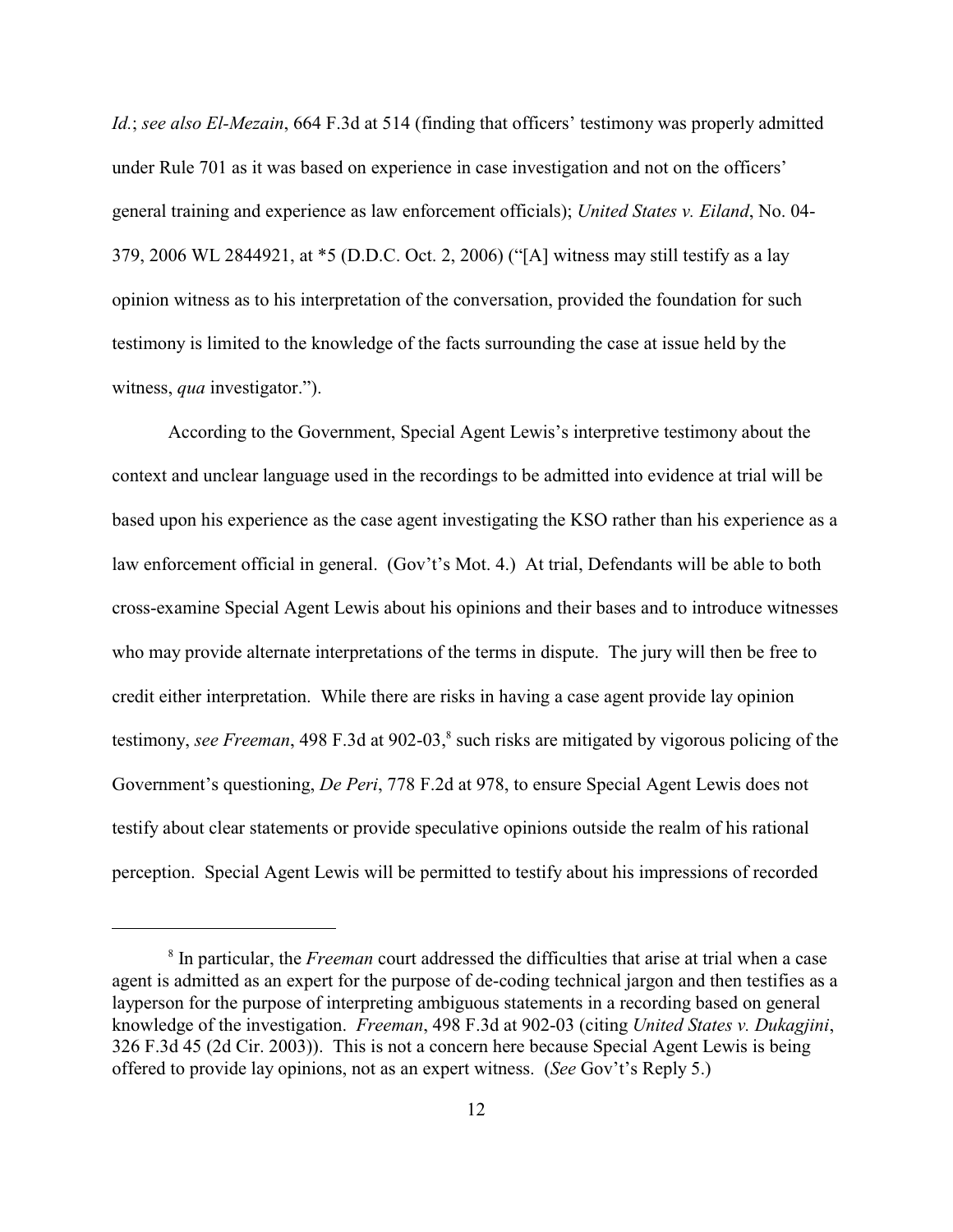conversations and to interpret the meaning of words used in conversation; he will not be permitted to summarize the conversations or to testify about commonly used terms. *See Rollins*, 544 F.3d at 833.

## **III. CONCLUSION**

For the foregoing reasons, Government's Motion *in Limine* to Admit Lay Testimony Pursuant to Federal Rules of Evidence 104 and 701 will be granted.

An appropriate Order will follow.

## **BY THE COURT:**

*/s/R. Barclay Surrick* **U.S. District Judge**